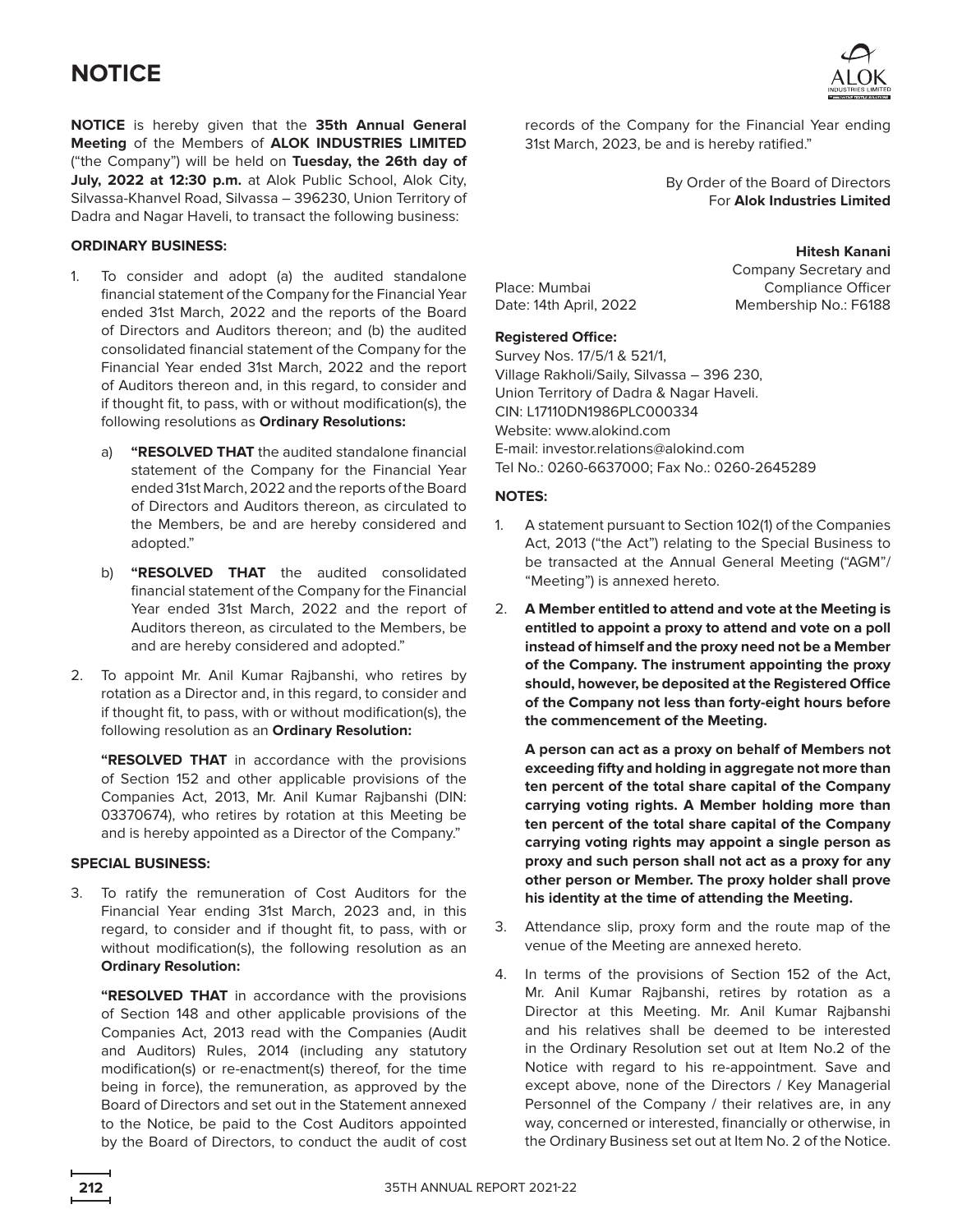- 5. A detailed profile of Mr. Anil Kumar Rajbanshi along with additional information required under Regulation 36(3) of the SEBI (Listing Obligations and Disclosure Requirements) Regulations, 2015 ('Listing Regulations') and Secretarial Standard on General Meetings is provided separately by way of an Annexure to the Notice.
- 6. In compliance with the Ministry of Corporate Affairs ("MCA") Circulars and SEBI Circulars, Notice of the AGM along with the Annual Report 2021-22 is being sent only through electronic mode to those Members whose e-mail address is registered with the Company/ Depository Participants (DPs). Members whose e-mail address is not registered with the Company/ DPs, physical copies of Annual Report 2021-22 are being sent by the modes permitted under the Act. Members may note that the Notice and Annual Report 2021-22 will also be available on the Company's website at [www.alokind.](www.alokind.com) [com](www.alokind.com) and websites of the Stock Exchanges i.e., BSE Limited and National Stock Exchange of India Limited at <www.bseindia.com> and<www.nseindia.com>, respectively.
- 7. For receiving all communication (including Annual Report) from the Company electronically:
	- a) Members holding the shares in physical mode and who have not registered / updated their e-mail address with the Company are requested to register/ update the same by writing to the Registrar and Transfer Agent of the Company viz. M/s. Link Intime India Private Limited ("Link Intime" or "RTA"), C-101, 247 Park, LBS Marg, Vikhroli (West), Mumbai - 400083 Tel: (022) 4918 6270, Fax: (022) 4918 6060, e-mail: [rnt.helpdesk@](mailto:rnt.helpdesk@linkintime.co.in) [linkintime.co.in.](mailto:rnt.helpdesk@linkintime.co.in)
	- b) Members holding the shares in dematerialized mode are requested to register / update their e-mail address with the relevant Depository Participant.
- 8. Institutional/ Corporate Members (i.e. other than Individuals, HUFs, NRIs, etc.) intending to send their authorized representative(s) to attend the Meeting are required to send legible scanned certified true copy (in PDF Format) of the Board Resolution / Power of Attorney/ Authority Letter, etc., together with attested specimen signature(s) of the duly authorized representative(s) at [bhattvirendra1945@yahoo.co.in](mailto:bhattvirendra1945@yahoo.co.in) with a copy marked to [evoting@nsdl.co.in](mailto:evoting@nsdl.co.in). Such authorization shall contain necessary authority in favour of its authorized representative(s).
- 9. Members / Proxies / Authorized Representatives are requested to bring to the Meeting necessary details of their shareholding, attendance slip(s) and copy(ies) of Annual Report.
- 10**.** In case of joint holders, the Member whose name appears as first holder in the order of names as per the Register of Members of the Company will be entitled to vote at the AGM.
- 11**.** Members of the Company under the category of 'Institutional Investors' are encouraged to attend and vote at the AGM.
- 12. The Register of Directors and Key Managerial Personnel and their shareholding maintained under Section 170 of the Act and the Register of Contracts or Arrangements in which the Directors are interested, maintained under Section 189 of the Act and other documents as referred in the Notice are available for inspection by the Members at the Registered Office of the Company during business hours on all working days except Saturdays, Sundays and National Holidays up to the date of the AGM.
- 13. A person, whose name is recorded in the Register of Members or in the Register of Beneficial Owners maintained by the Depositories as on the Cut-off Date i.e. 19th July, 2022 only shall be entitled to avail the facility of remote e-voting. A person who is not a Member as on the Cut-off Date, should treat the Notice for information purpose only.
- 14. MCA has notified provisions relating to unpaid / unclaimed dividend under Sections 124 and 125 of the Act and Investor Education and Protection Fund (Accounting, Audit, Transfer and Refund) Rules, 2016 ("IEPF Rules"). As per these Rules, dividends which are not encashed / claimed by the Member for a period of seven consecutive years shall be transferred to the Investor Education and Protection Fund ("IEPF") Authority. The IEPF Rules also mandate the companies to transfer the shares of Members whose dividends remain unpaid / unclaimed for a period of seven consecutive years to the demat account of IEPF Authority.
- 15. The Company has transferred the unpaid / unclaimed dividends declared, from time to time, to the IEPF Authority established by the Central Government. Details of dividends so far transferred to the IEPF Authority are available on the Company's website and can be accessed through the link: [https://www.alokind.com/](https://www.alokind.com/Investor_Relations-pdf/Shareholders_Information/IEPF/Unclaimed_Equity_Dividend_Amount_Transferred_to_IEPF.pdf) [Investor\\_Relations-pdf/Shareholders\\_Information/IEPF/](https://www.alokind.com/Investor_Relations-pdf/Shareholders_Information/IEPF/Unclaimed_Equity_Dividend_Amount_Transferred_to_IEPF.pdf) [Unclaimed\\_Equity\\_Dividend\\_Amount\\_Transferred\\_to\\_](https://www.alokind.com/Investor_Relations-pdf/Shareholders_Information/IEPF/Unclaimed_Equity_Dividend_Amount_Transferred_to_IEPF.pdf) [IEPF.pdf](https://www.alokind.com/Investor_Relations-pdf/Shareholders_Information/IEPF/Unclaimed_Equity_Dividend_Amount_Transferred_to_IEPF.pdf) and have also been uploaded on the website of the IEPF Authority at [www.iepf.gov.in.](http://www.iepf.gov.in) Further, the Company has also transferred to the IEPF Authority all the shares in respect of which dividend had remained unpaid / unclaimed for seven consecutive years or more as on the due date of transfer. Details of the shares so far transferred to the IEPF Authority are available on the Company's website and can be accessed through the link: [https://www.alokind.com/Investor\\_Relations](https://www.alokind.com/Investor_Relations-pdf/Shareholders_Information/IEPF/List_of_Shares_transferred_to_IEPF.pdf)[pdf/Shareholders\\_Information/IEPF/List\\_of\\_Shares\\_](https://www.alokind.com/Investor_Relations-pdf/Shareholders_Information/IEPF/List_of_Shares_transferred_to_IEPF.pdf) [transferred\\_to\\_IEPF.pdf](https://www.alokind.com/Investor_Relations-pdf/Shareholders_Information/IEPF/List_of_Shares_transferred_to_IEPF.pdf). The said details have also been uploaded on the website of the IEPF Authority at [www.iepf.gov.in.](www.iepf.gov.in) Members may note that the shares as well as unclaimed dividends transferred to IEPF Authority can be claimed back from the IEPF Authority.
- 16. Members of the Company whose unclaimed dividend or the shares associated therewith have been transferred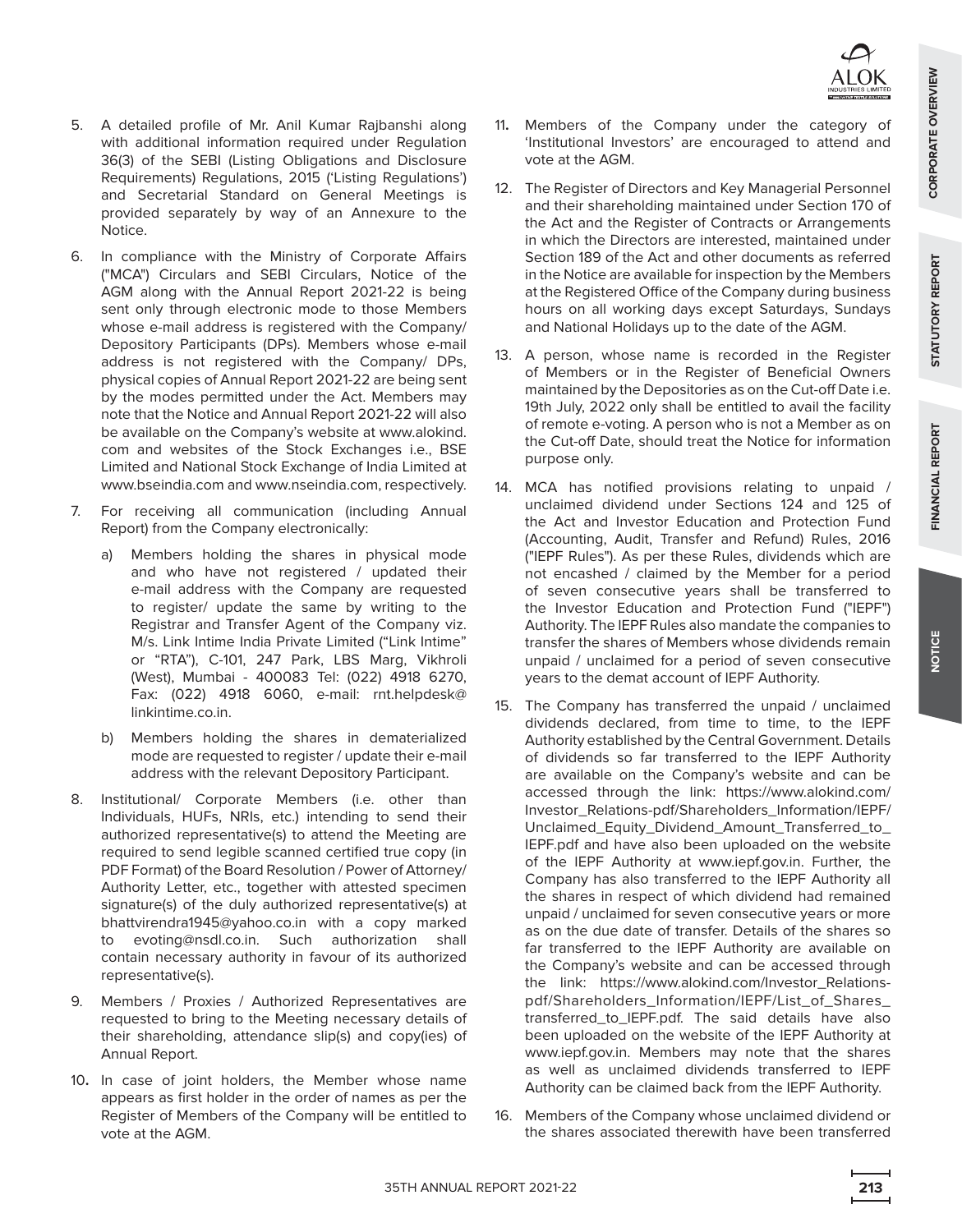by the Company to the IEPF Authority in compliance with the statutory requirements as aforesaid, may visit the Company's website at [https://www.alokind.com/](https://www.alokind.com/Investor_Relations-pdf/Shareholders_Information/IEPF/Procedure_for_Claim_from_IEPF.pdf) [Investor\\_Relations-pdf/Shareholders\\_Information/IEPF/](https://www.alokind.com/Investor_Relations-pdf/Shareholders_Information/IEPF/Procedure_for_Claim_from_IEPF.pdf) [Procedure\\_for\\_Claim\\_from\\_IEPF.pdf](https://www.alokind.com/Investor_Relations-pdf/Shareholders_Information/IEPF/Procedure_for_Claim_from_IEPF.pdf) to understand the procedure in detail along with the supporting documents to be provided for claiming back the said unclaimed dividend or the shares from IEPF Authority.

- 17. Members are requested to address all correspondences, including shareholding related documents and dividend matters to the Company's RTA.
- 18. In accordance with the provisions of Schedule VI of Listing Regulations, the Company had opened a Demat Suspense Account with National Securities Depository Limited and as on 31st March, 2022, 30,540 Equity Shares are lying in the said account.
- 19. Members may please note that SEBI vide its Circular No. SEBI/HO/MIRSD/MIRSD\_RTAMB/P/CIR/2022/8 dated 25th January, 2022 has mandated the Listed Companies to issue securities in demat form only while processing service requests viz. issue of duplicate securities certificate; claim from Unclaimed Suspense Account; Renewal/Exchange of securities certificate; Endorsement; Sub-division/Splitting of securities certificate; Consolidation of securities certificates/folios; Transmission and Transposition. Accordingly, Members are requested to make service requests by submitting a duly filled and signed Form ISR–4, the format of which is available on the Company's website and can be accessed theough the link: [https://www.alokind.](https://www.alokind.com/Investor_Relations-pdf/Shareholders_Information/Downloads/Form_ISR-4.pdf) [com/Investor\\_Relations-pdf/Shareholders\\_Information/](https://www.alokind.com/Investor_Relations-pdf/Shareholders_Information/Downloads/Form_ISR-4.pdf) [Downloads/Form\\_ISR-4.pdf](https://www.alokind.com/Investor_Relations-pdf/Shareholders_Information/Downloads/Form_ISR-4.pdf) and on the website of the Company's RTA and can be accessed through the link: <https://linkintime.co.in/downloads.html>. It may be noted that any service request can be processed only after the folio is KYC compliant. SEBI vide its notification dated 24th January, 2022 has mandated that all requests for transfer of securities including transmission and transposition requests shall be processed only in dematerialized form. In view of the same and to eliminate all risks associated with physical shares and avail various benefits of dematerialisation, Members are advised to dematerialise the shares held by them in physical form. Members can contact the Company or RTA, for assistance in this regard.
- 20. Members are requested to intimate changes, if any, pertaining to their name, postal address, e-mail address, telephone/mobile numbers, PAN, registering of nomination and power of attorney, Bank Mandate details such as name of the bank and branch details, bank account number, MICR code, IFSC code, etc., to their DP in case the shares are held in electronic form, and to the RTA in case the shares are held in physical form.

To prevent fraudulent transactions, Members are advised to exercise due diligence and notify the Company of any change in address or demise of any Member as soon as possible. Members are also advised to not leave their



demat account(s) dormant for long. Periodic statement of holdings should be obtained from the concerned DP and holdings should be verified from time to time.

- 21. As per the provisions of Section 72 of the Act, the facility for making nomination is available for the Members in respect of the shares held by them. Members, who have not yet registered their nomination, are requested to register the same by submitting Form No. SH-13. The said form is available on the Company's website and can be accessed through the link: [https://www.alokind.](https://www.alokind.com/Investor_Relations-pdf/Shareholders_Information/Downloads/Nomination_Form_SH-13.pdf) [com/Investor\\_Relations-pdf/Shareholders\\_Information/](https://www.alokind.com/Investor_Relations-pdf/Shareholders_Information/Downloads/Nomination_Form_SH-13.pdf) [Downloads/Nomination\\_Form\\_SH-13.pdf](https://www.alokind.com/Investor_Relations-pdf/Shareholders_Information/Downloads/Nomination_Form_SH-13.pdf). Members are requested to submit the said form to their DP in case the shares are held in electronic form, and to the RTA in case the shares are held in physical form.
- 22. Non-Resident Indian Members are requested to inform the Company / Link Intime (if shareholding is in physical mode) / respective DPs (if shareholding is in demat mode), immediately of:
	- a) Change in their residential status on return to India for permanent settlement; and
	- b) Particulars of their bank account maintained in India with account type, account number, name and address of the bank with pin code number, if not furnished earlier.
- 23. Members seeking any information with regard to the accounts or any matter to be placed at the AGM, are requested to write to the Company on or before 19th July, 2022 by sending e-mail on [investor.relations@](mailto:investor.relations@alokind.com) [alokind.com](mailto:investor.relations@alokind.com). The same will be replied by the Company suitably.
- 24**.** Shareholders' Referencer giving guidance on securities related matters is uploaded on the Company's website and can be accessed through the link: [https://www.](https://www.alokind.com/Investor_Relations-pdf/Shareholders_Information/Downloads/Shareholders_Referencer.pdf) [alokind.com/Investor\\_Relations-pdf/Shareholders\\_](https://www.alokind.com/Investor_Relations-pdf/Shareholders_Information/Downloads/Shareholders_Referencer.pdf) [Information/Downloads/Shareholders\\_Referencer.pdf](https://www.alokind.com/Investor_Relations-pdf/Shareholders_Information/Downloads/Shareholders_Referencer.pdf)

### 25. **(A) PROCEDURE FOR REMOTE E-VOTING:**

- **i.** Pursuant to the provisions of Section 108 and other applicable provisions of the Act read with the Rules made thereunder and Regulation 44 of Listing Regulations, as amended, read with circular dated 9th December, 2020 of SEBI on e-voting Facility provided by Listed Entities, the Company is providing e-voting facility of National Securities Depository Limited (**"NSDL"**) to its Members to exercise their right to vote on the resolutions proposed to be passed at AGM by electronic means (**"remote e-voting"**).
- **ii. The remote e-voting facility will be available during the following period:**
	- **Commencement of e-voting: 09:00 a.m. (IST)** on Thursday, 21st July, 2022
	- • **End of e-voting:** 05:00 p.m. (IST) on Monday, 25th July, 2022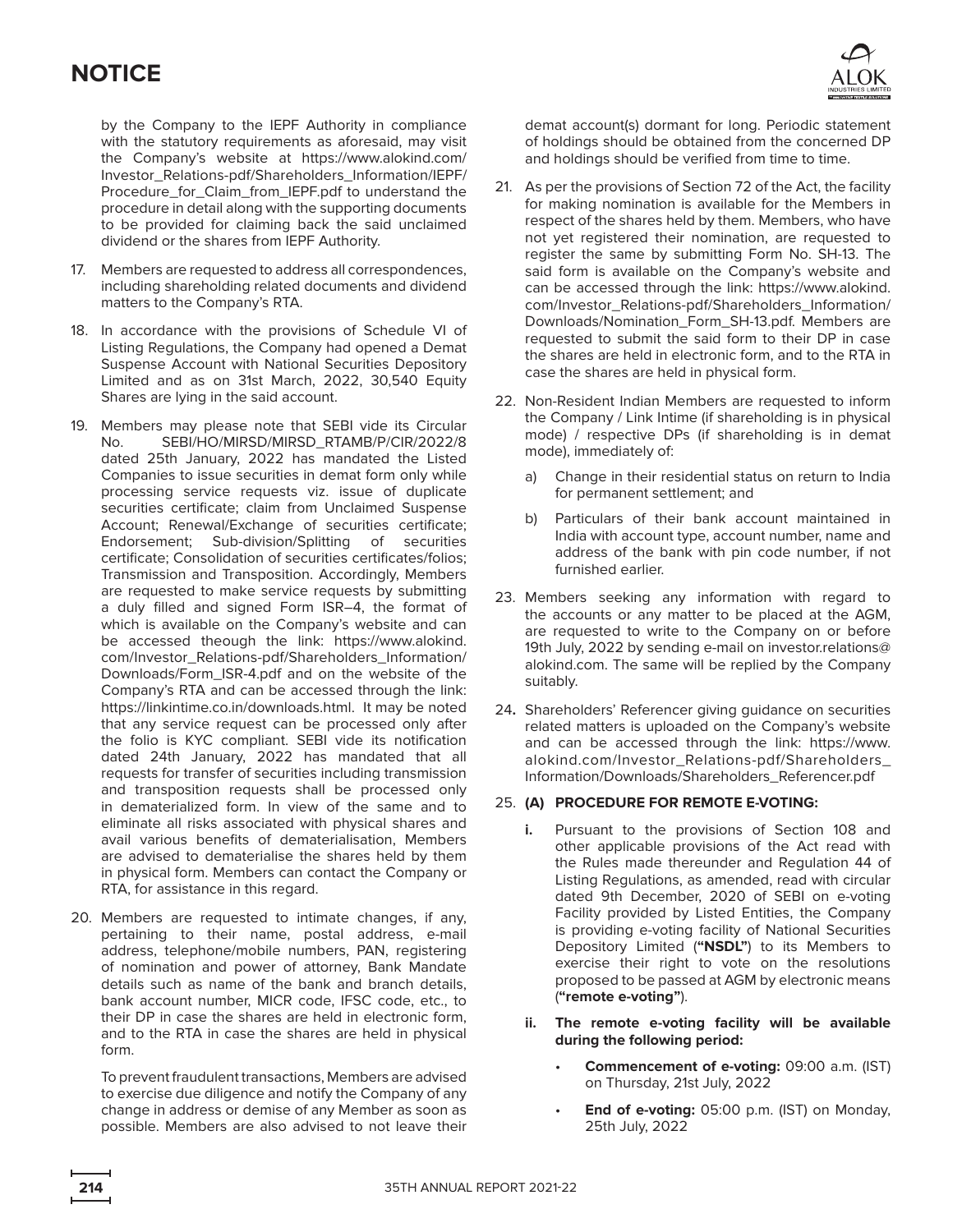**NOTICE**

 The remote e-voting will not be allowed beyond the aforesaid date and time and the remote e-voting module shall be forthwith disabled by NSDL upon expiry of the aforesaid period.

 The voting right of Members shall be in proportion to their share in the paid-up equity share capital of the Company as on the cut-off date, being 19th July, 2022.

- **iii.** The Board of Directors has appointed Mr. Virendra G. Bhatt, Company Secretary in Practice, (Membership No.: A 1157; Certificate of Practice No.: 124) or failing him Ms. Indrabala Javeri, Company Secretary in Practice, (Membership No.: A 2209, Certificate of Practice No.: 7245) as Scrutinizer to scrutinize the process of remote e-voting and voting at the AGM, in a fair and transparent manner and they have communicated their willingness to be appointed and will be available for the said purpose.
- **iv.** The manner of voting by Individual Members holding shares of the Company in demat mode, Members other than individuals holding shares of the Company in demat mode, Members holding shares of the Company in physical mode, and Members who have not registered their e-mail address, is explained in the instructions given herein below.

#### **(B) INFORMATION AND INSTRUCTIONS RELATING TO E-VOTING:**

 Once the Member has exercised the vote, whether partially or otherwise, the Member shall not be allowed to change it subsequently or cast the vote again.

## **How do I vote electronically using NSDL e-voting system?**

 The way to vote electronically on NSDL e-voting system consists of "Two Steps" which are mentioned below:

### **Step 1: Access to NSDL e-voting system**

## **A) Login method for e-voting for Individual Members holding shares in demat mode:**

 In terms of SEBI circular dated 9th December, 2020 on e-voting facility provided by Listed Companies, Individual Members holding shares in demat mode are allowed to vote through their demat account maintained with Depositories and Depository Participants. Members are advised to update their mobile number and e-mail Id in their demat accounts in order to access e-voting facility.

Login method for Individual Members holding shares in demat mode is given below:

| <b>Type of Members</b>                                              | <b>Login Method</b>                                                                                                                                                                                                                                                                                                                                                                                                                                                                                                                                                                                                                                                                                                                                                                                                                                                                                                                                                                                                  |  |  |
|---------------------------------------------------------------------|----------------------------------------------------------------------------------------------------------------------------------------------------------------------------------------------------------------------------------------------------------------------------------------------------------------------------------------------------------------------------------------------------------------------------------------------------------------------------------------------------------------------------------------------------------------------------------------------------------------------------------------------------------------------------------------------------------------------------------------------------------------------------------------------------------------------------------------------------------------------------------------------------------------------------------------------------------------------------------------------------------------------|--|--|
| Individual Members<br>holding shares in<br>demat mode with<br>NSDL. | Existing <b>IDeAS</b> user can visit the e-Services website of NSDL viz. https://eservices.nsdl.com either<br>$\mathbf{1}$ .<br>on a Personal Computer or on a mobile. On the e-Services home page click on the "Beneficial<br>Owner" icon under "Login" which is available under 'IDeAS' section, this will prompt you to enter<br>your existing User ID and Password. After successful authentication, you will be able to see e-voting<br>services under Value added services. Click on "Access to e-voting" under e-voting services and<br>you will be able to see e-voting page. Click on company name or e-voting service provider i.e.<br><b>NSDL</b> and you will be re-directed to e-voting website of NSDL for casting your vote during the<br>remote e-voting period. If you are not registered for IDeAS e-Services, option to register is available<br>at https://eservices.nsdl.com. Select "Register Online for IDeAS Portal" or click at https://eservices.<br>nsdl.com/SecureWeb/IdeasDirectReg.jsp |  |  |
|                                                                     | 2.<br>Visit the e-voting website of NSDL. Open web browser by typing the following URL: https://www.<br>evoting.nsdl.com/ either on a Personal Computer or on a mobile. Once the home page of e-voting<br>system is launched, click on the icon "Login" which is available under 'Shareholder/Member'<br>section. A new screen will open. You will have to enter your User ID (i.e. your sixteen digit demat<br>account number held with NSDL), Password/OTP and a Verification Code as shown on the screen.<br>After successful authentication, you will be redirected to NSDL Depository site wherein you can<br>see e-voting page. Click on company name or e-voting service provider i.e. NSDL and you will be<br>redirected to e-voting website of NSDL for casting your vote during the remote e-voting period.<br>Members can also download NSDL Mobile App "NSDL Speede" facility by scanning the QR code<br>3.                                                                                              |  |  |
|                                                                     | mentioned below for seamless voting experience.                                                                                                                                                                                                                                                                                                                                                                                                                                                                                                                                                                                                                                                                                                                                                                                                                                                                                                                                                                      |  |  |
|                                                                     | <b>NSDL Mobile App is available on</b><br>Google Play<br>App Store                                                                                                                                                                                                                                                                                                                                                                                                                                                                                                                                                                                                                                                                                                                                                                                                                                                                                                                                                   |  |  |
|                                                                     |                                                                                                                                                                                                                                                                                                                                                                                                                                                                                                                                                                                                                                                                                                                                                                                                                                                                                                                                                                                                                      |  |  |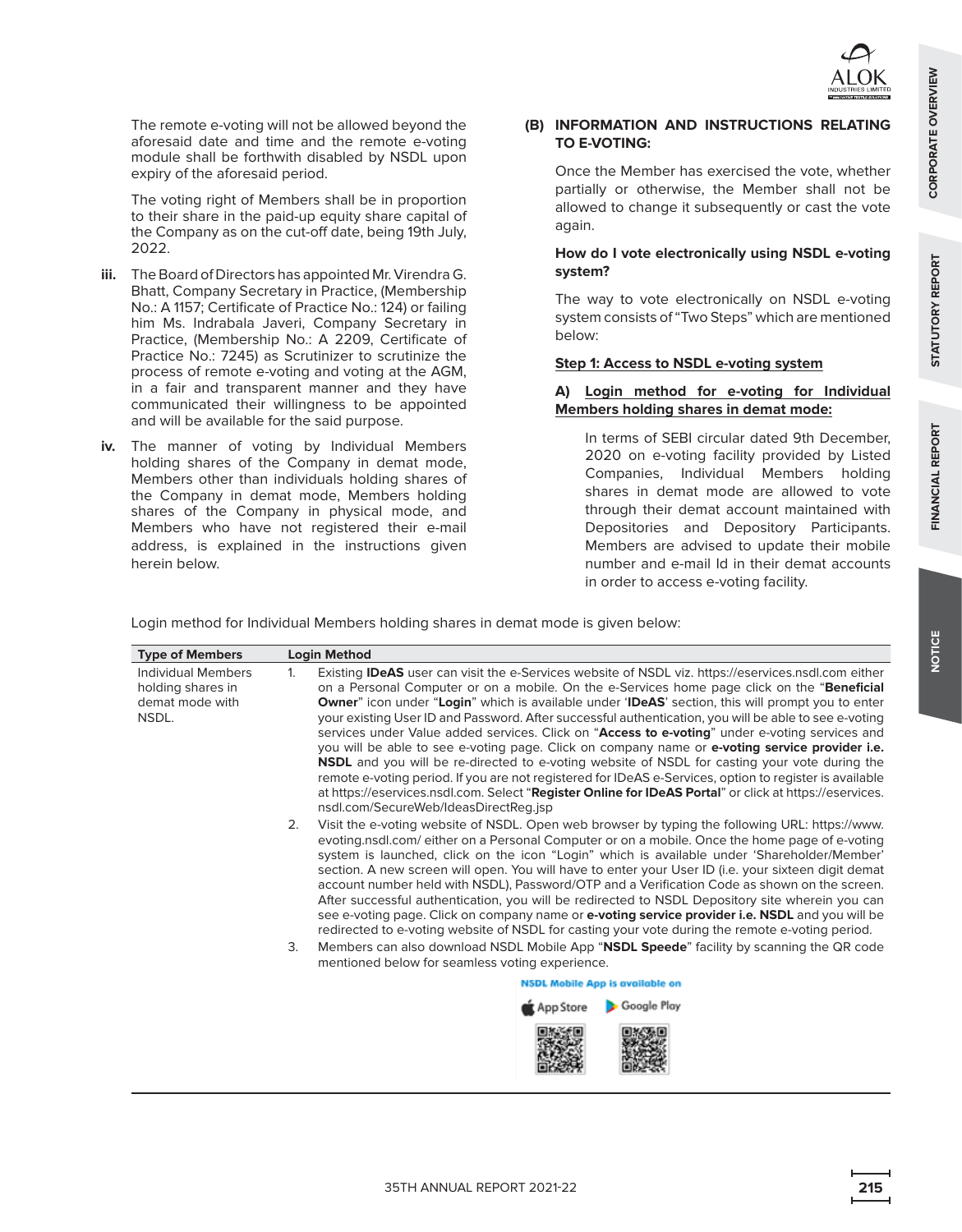



| <b>Type of Members</b>                                                                                                                       | <b>Login Method</b>                                                                                                                                                                                                                                                                                                                                                                                                                                                                                                                                            |  |  |  |
|----------------------------------------------------------------------------------------------------------------------------------------------|----------------------------------------------------------------------------------------------------------------------------------------------------------------------------------------------------------------------------------------------------------------------------------------------------------------------------------------------------------------------------------------------------------------------------------------------------------------------------------------------------------------------------------------------------------------|--|--|--|
| Members 1.<br>Individual<br>holding<br>shares<br>in<br>demat mode with CDSL                                                                  | Existing users who have opted for Easi / Easiest, they can login through their user id and password.<br>Option will be made available to reach e-voting page without any further authentication. The<br>URL for users to login to Easi / Easiest are https://web.cdslindia.com/myeasi/home/login or www.<br>cdslindia.com and click on New System Myeasi.                                                                                                                                                                                                      |  |  |  |
|                                                                                                                                              | After successful login of Easi/Easiest the user will be also able to see the E Voting Menu. The Menu<br>2.<br>will have links of <b>e-voting service provider i.e. NSDL.</b> Click on <b>NSDL</b> to cast your vote.                                                                                                                                                                                                                                                                                                                                           |  |  |  |
|                                                                                                                                              | If the user is not registered for Easi/Easiest, option to register is available at https://web.cdslindia.<br>3.<br>com/myeasi/Registration/EasiRegistration                                                                                                                                                                                                                                                                                                                                                                                                    |  |  |  |
|                                                                                                                                              | Alternatively, the user can directly access e-voting page by providing demat Account Number and PAN<br>4.<br>No. from a link in www.cdslindia.com home page. The system will authenticate the user by sending<br>OTP on registered Mobile & E-mail as recorded in the demat Account. After successful authentication,<br>user will be provided links for the respective ESP i.e. <b>NSDL</b> where the e-voting is in progress.                                                                                                                                |  |  |  |
| Individual<br><b>Members</b><br>(holding<br>shares<br>mode)<br>demat<br>$\mathsf{I}$<br>their<br>through<br>login<br>depository participants | You can also login using the credentials of your demat account through your Depository Participant<br>registered with NSDL/CDSL for e-voting facility. Upon logging in, you will be able to see e-voting<br>option. Click on e-voting option, you will be redirected to NSDL/CDSL Depository site after successful<br>authentication, wherein you can see e-voting feature. Click on company name or e-voting service<br>provider i.e. NSDL and you will be redirected to e-voting website of NSDL for casting your vote during<br>the remote e-voting period. |  |  |  |
|                                                                                                                                              | Important note: Members who are unable to retrieve Heer ID/ Password are advised to use Ferget Heer ID and                                                                                                                                                                                                                                                                                                                                                                                                                                                     |  |  |  |

 **Important note:** Members who are unable to retrieve User ID/ Password are advised to use Forget User ID and Forget Password option available at abovementioned website.

#### **Helpdesk for Individual Members holding shares in demat mode for any technical issues related to login through Depository i.e. NSDL and CDSL.**

| Login type                                                   | <b>Helpdesk details</b>                                                                                                                                                           |
|--------------------------------------------------------------|-----------------------------------------------------------------------------------------------------------------------------------------------------------------------------------|
| Individual Members holding shares<br>in demat mode with NSDL | Members facing any technical issue in login can contact NSDL helpdesk by<br>sending a request at evoting@nsdl.co.in or call at toll free no.: 1800 1020 990 and<br>1800 22 44 30  |
| Individual Members holding shares<br>in demat mode with CDSL | Members facing any technical issue in login can contact CDSL helpdesk by sending<br>a request at helpdesk.evoting@cdslindia.com or contact at 022- 23058738 or<br>022-23058542-43 |

### **B) Login method for Members other than Individual Members holding shares in demat mode and Members holding shares in physical mode.**

#### **How to Log-in to NSDL e-voting website?**

- 1. Visit the e-voting website of NSDL. Open web browser by typing the following URL: [https://www.evoting.](https://www.evoting.nsdl.com) [nsdl.com/](https://www.evoting.nsdl.com) either on a Personal Computer or on a mobile.
- 2. Once the home page of e-voting system is launched, click on the icon "Login" which is available under 'Shareholder/Member' section.
- 3. A new screen will open. You will have to enter your User ID, your Password/OTP and a Verification Code as shown on the screen.

 Alternatively, if you are registered for NSDL eservices i.e. IDEAS, you can log-in at [https://eservices.nsdl.](https://eservices.nsdl.com) [com](https://eservices.nsdl.com)/ with your existing IDEAS login. Once you log-in to NSDL eservices after using your log-in credentials, click on e-voting and you can proceed to Step 2 i.e. cast your vote electronically.

4. Your User ID details are given below:

| Manner of holding the shares i.e. Your User ID is:<br>Demat (NSDL or CDSL) or Physical |                                                                   |                                                                                                                                                               |
|----------------------------------------------------------------------------------------|-------------------------------------------------------------------|---------------------------------------------------------------------------------------------------------------------------------------------------------------|
| a)                                                                                     | For Members who hold the<br>shares in demat account with<br>NSDL. | 8 Character DP ID followed by 8 Digit Client ID<br>For example if your DP ID is IN300*** and Client ID is 12****** then your user ID is<br>IN300***12*******. |
| b)                                                                                     | For Members who hold shares<br>in demat account with CDSL.        | 16 Digit Beneficiary ID<br>For example if your Beneficiary ID is 12***************<br>then your user ID is<br>$12*******************$                         |
| C)                                                                                     | For Members holding<br>the<br>shares in Physical Form.            | EVEN Number followed by Folio Number registered with the Company<br>For example if folio number is 001*** and EVEN is 101456 then user ID is<br>101456001***  |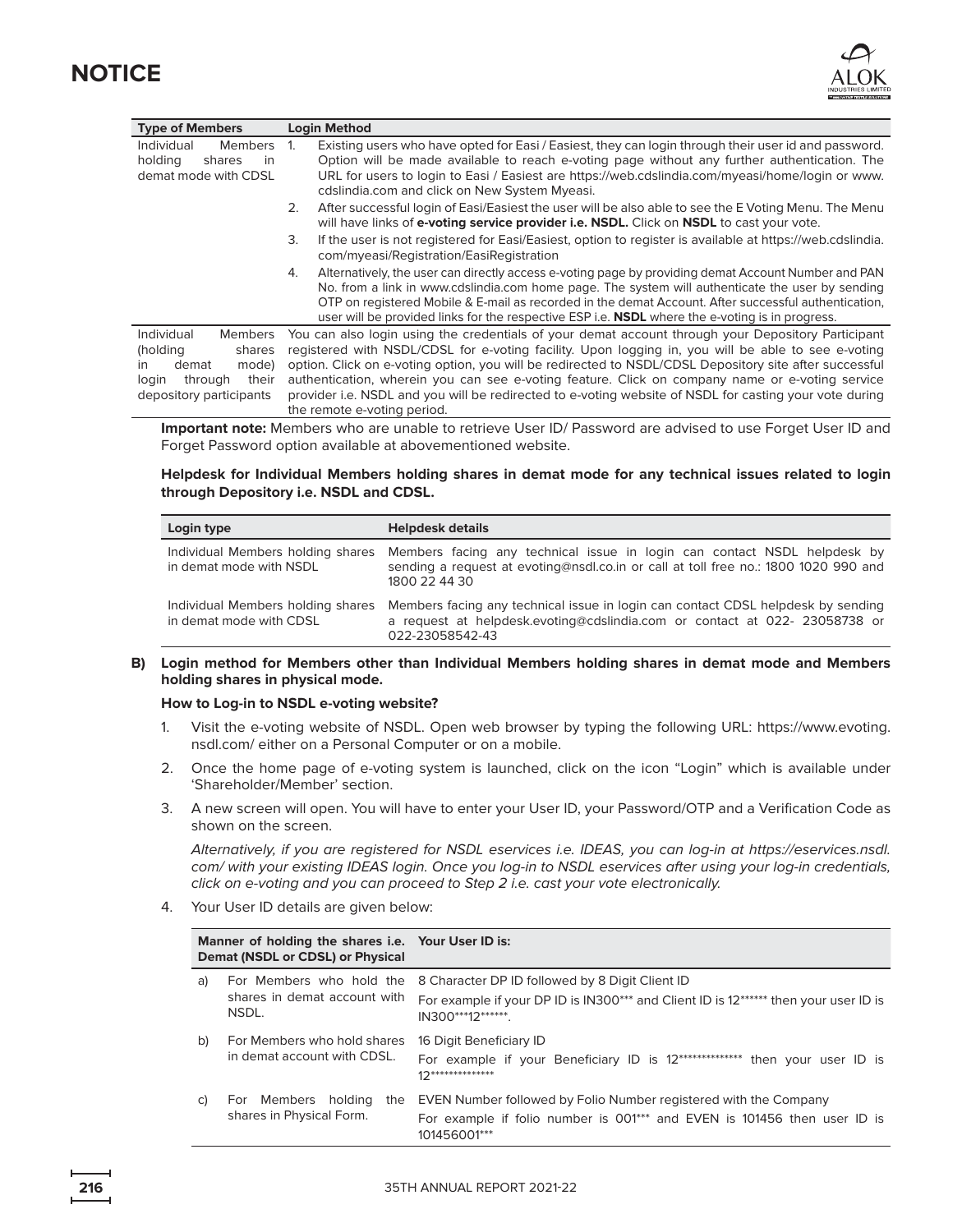

- 5. Password details for Members other than Individual Members are given below:
	- a) If you are already registered for e-voting, then you can user your existing password to login and cast your vote.
	- b) If you are using NSDL e-voting system for the first time, you will need to retrieve the 'initial password' which was communicated to you. Once you retrieve your 'initial password', you need to enter the 'initial password' and the system will force you to change your password.
	- c) How to retrieve your 'initial password'?
		- i. If your e-mail ID is registered in your demat account or with the company, your 'initial password' is communicated to you on your e-mail ID. Trace the e-mail sent to you from NSDL from your mailbox. Open the e-mail and open the attachment i.e. a .pdf file. Open the .pdf file. The password to open the .pdf file is your 8 digit client ID for NSDL account, last 8 digits of client ID for CDSL account or folio number for shares held in physical form. The .pdf file contains your 'User ID' and your 'initial password'.
		- ii. If your e-mail ID is not registered, please follow steps mentioned below in **process for those Members whose e-mail ids are not registered**.
- 6. If you are unable to retrieve or have not received the "Initial password" or have forgotten your password:
	- a) Click on "**Forgot User Details/ Password?**"(If you are holding shares in your demat account with NSDL or CDSL) option available on [www.](www.evoting.nsdl.com) [evoting.nsdl.com](www.evoting.nsdl.com).
	- b) **Physical User Reset Password?**" (If you are holding shares in physical mode) option available on [www.](www.evoting.nsdl.com) [evoting.nsdl.com](www.evoting.nsdl.com).
- c) If you are still unable to get the password by aforesaid two options, you can send a request at [evoting@](mailto:evoting@nsdl.co.in) [nsdl.co.in](mailto:evoting@nsdl.co.in) mentioning your demat account number/folio number, your PAN, your name and your registered address etc.
- d) Members can also use the OTP (One Time Password) based login for casting the votes on the e-voting system of NSDL
- 7. After entering your password, tick on Agree to "Terms and Conditions" by selecting on the check box.
- 8. Now, you will have to click on "Login" button.
- 9. After you click on the "Login" button, Home page of e-voting will open.

## **Step 2: Cast your vote electronically on NSDL e-voting system.**

## **How to cast your vote electronically on NSDL e-voting system?**

- 1. After successful login at Step 1, you will be able to see all the companies "EVEN" in which you are holding shares and whose voting cycle and general meeting is in active status.
- 2. Select "EVEN" of company for which you wish to cast your vote during the remote e-voting period.
- 3. Now you are ready for e-voting as the Voting page opens.
- 4. Cast your vote by selecting appropriate options i.e. assent or dissent, verify/modify the number of shares for which you wish to cast your vote and click on "Submit" and also "Confirm" when prompted.
- 5. Upon confirmation, the message "Vote cast successfully" will be displayed.
- 6. You can also take the printout of the votes cast by you by clicking on the print option on the confirmation page.
- 7. Once you confirm your vote on the resolution, you will not be allowed to modify your vote.

## **General Guidelines for Members**

 1. **Institutional / Corporate Members (i.e. other than individuals, HUF, NRI etc.) are required to send scanned copy (PDF/JPG Format) of the relevant Board Resolution / Power of Attorney / Authority Letter, etc. with attested specimen signature of the duly authorized signatory(ies) who are authorized to vote, to the Scrutinizer** 

STATUTORY REPORT

FINANCIAL REPORT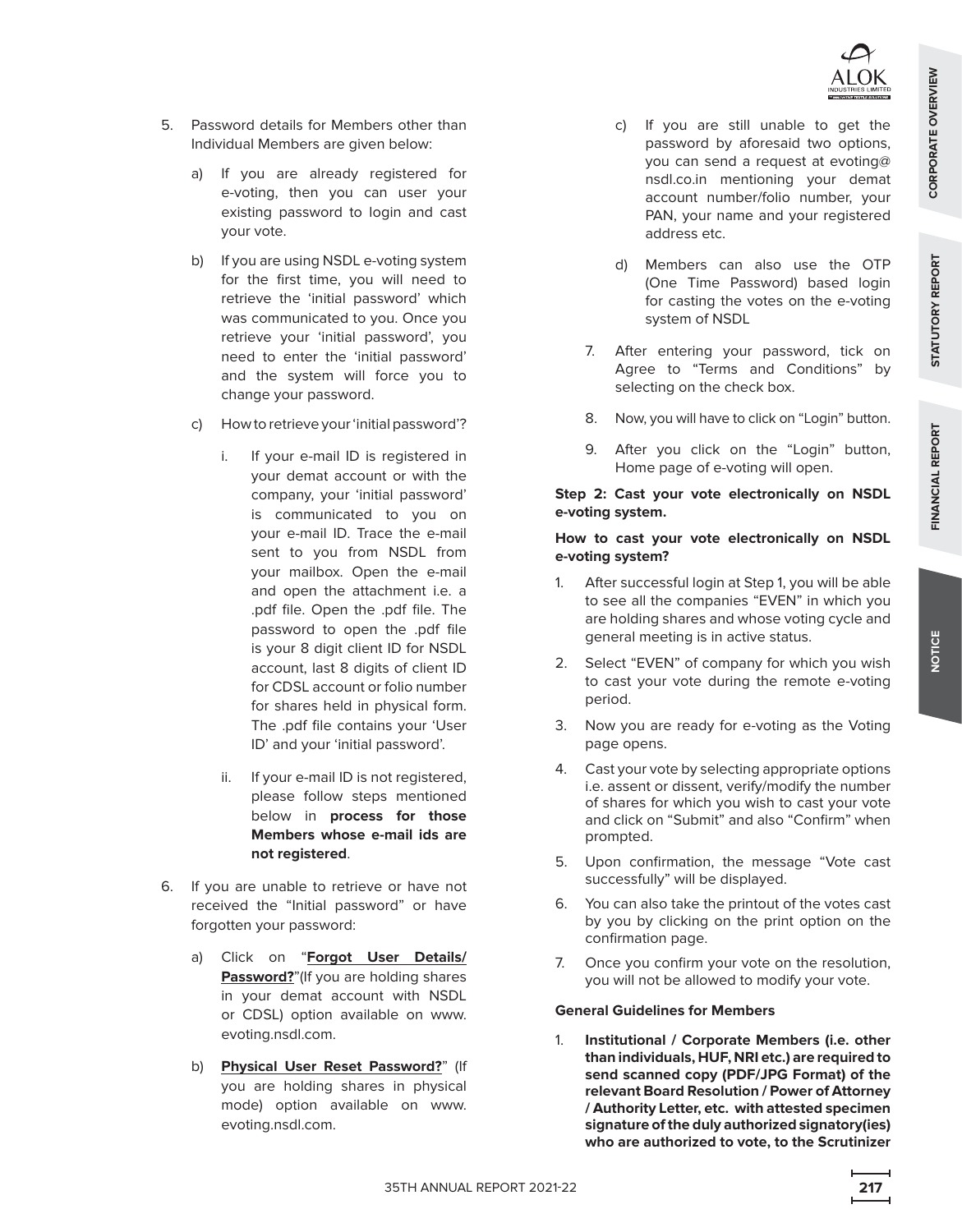**by e-mail to [bhattvirendra1945@yahoo.co.in](mailto:bhattvirendra1945@yahoo.co.in) with a copy marked to [evoting@nsdl.co.in](mailto:evoting@nsdl.co.in). Institutional / Corporate Members (i.e. other than individuals, HUF, NRI etc.) can also upload their Board Resolution / Power of Attorney / Authority Letter, etc. by clicking on "Upload Board Resolution / Authority Letter" displayed under "e-voting" tab in their login.**

- 2. It is strongly recommended not to share your password with any other person and take utmost care to keep your password confidential. Login to the e-voting website will be disabled upon five unsuccessful attempts to key in the correct password. In such an event, you will need to go through the "Forgot User Details/Password?" or "Physical User Reset Password?" option available on [www.evoting.](www.evoting.nsdl.com) [nsdl.com](www.evoting.nsdl.com) to reset the password.
- 3. In case of any queries, you may refer the Frequently Asked Questions ("FAQs") for Members and e-voting user manual for Members available at the download section of <www.evoting.nsdl.com>or call on toll free no.: 1800 1020 990 and 1800 22 44 30 or send a request to Ms. Soni Singh, Assistant Manager, at [evoting@nsdl.co.in.](mailto:evoting@nsdl.co.in)
- **C) Process for those Members whose e-mail ids are not registered with the depositories for procuring user id and password and registration of e-mail ids for e-voting for the resolutions set out in this Notice:**
	- 1. In case shares are held in physical mode please provide Folio No., Name of Member, scanned copy of the share certificate (front and back) or Letter of Confirmation, PAN (self-attested scanned copy of PAN Card), AADHAR (self-attested scanned copy of Aadhar Card) by e-mail to rnt.helpdes[k@](mailto:investor.relations@alokind.com)linkintime.co.in.
	- 2. In case shares are held in demat mode, please provide DPID-CLID (16 digit DPID + CLID or 16 digit beneficiary ID), Name, Client Master or copy of Consolidated Account Statement, PAN (self-attested scanned copy of PAN Card), AADHAR (self-attested scanned copy of Aadhar Card) to [investor.relations@alokind.com](mailto:investor.relations@alokind.com) or RTA at [rnt.helpdesk@linkintime.co.in](mailto:rnt.helpdesk@linkintime.co.in). If you are an Individual Members holding shares in demat mode, you are requested to refer to the login method explained at **Step 1 (A) i.e. Login method for e-voting for Individual Members holding shares in demat mode**.



- 3. Alternatively, Members may send a request to [evoting@nsdl.co.in](mailto:evoting@nsdl.co.in) for procuring user id and password for e-voting by providing above mentioned documents.
- 4. In terms of SEBI circular dated 9th December, 2020 on e-voting facility provided by Listed Companies, Individual Members holding shares in demat mode are allowed to vote through their demat account maintained with Depositories and Depository Participants. Members are required to update their mobile number and e-mail ID correctly in their demat account in order to access e-voting facility.
- 26. The facility for ballot / polling paper shall be made available at the AGM and the Members attending AGM who have not cast their vote by remote e-voting shall be able to vote at the AGM through ballot / polling paper.
- 27. Members who have voted through remote e-voting will be eligible to attend the AGM. However, they will not be eligible to vote at the AGM.
- 28. Any person, who acquires the shares of the Company and becomes Member of the Company after dispatch of the Notice and holding the shares as of the cut-off date i.e. 19th July, 2022 may obtain the login ID and password by sending a request at [evoting@nsdl.co.in.](mailto:evoting@nsdl.co.in)
- 29. A person, whose name is recorded in the Register of Members or in the Register of Beneficial Owners maintained by the depositories as on the cut-off date only shall be entitled to avail the facility of remote e-voting as well as voting at the AGM through ballot paper.
- 30. The Scrutinizer shall after the conclusion of voting at the AGM, first scrutinize the votes cast at the Meeting and thereafter unblock the votes cast through remote e-voting in the presence of at least two witnesses not in the employment of the Company and shall make and submit, a consolidated scrutinizer's report of the total votes cast in favour or against, if any, to the Chairman or a person authorized in writing, who shall countersign the same and declare the result of the voting forthwith.
- 31. The Results of voting shall be declared within two working days of the conclusion of the AGM of the Company and subject to receipt of requisite number of votes, the Resolutions proposed in this Notice shall be deemed to have been passed on the date of the Meeting, i.e., 26th July, 2022.
- 32. The Results declared along with the consolidated scrutinizer's report will be available on Company's website at <www.alokind.com>and on NSDL's website at [www.evoting.nsdl.com.](www.evoting.nsdl.com) The results shall simultaneously be communicated to BSE Limited and National Stock Exchange of India Limited.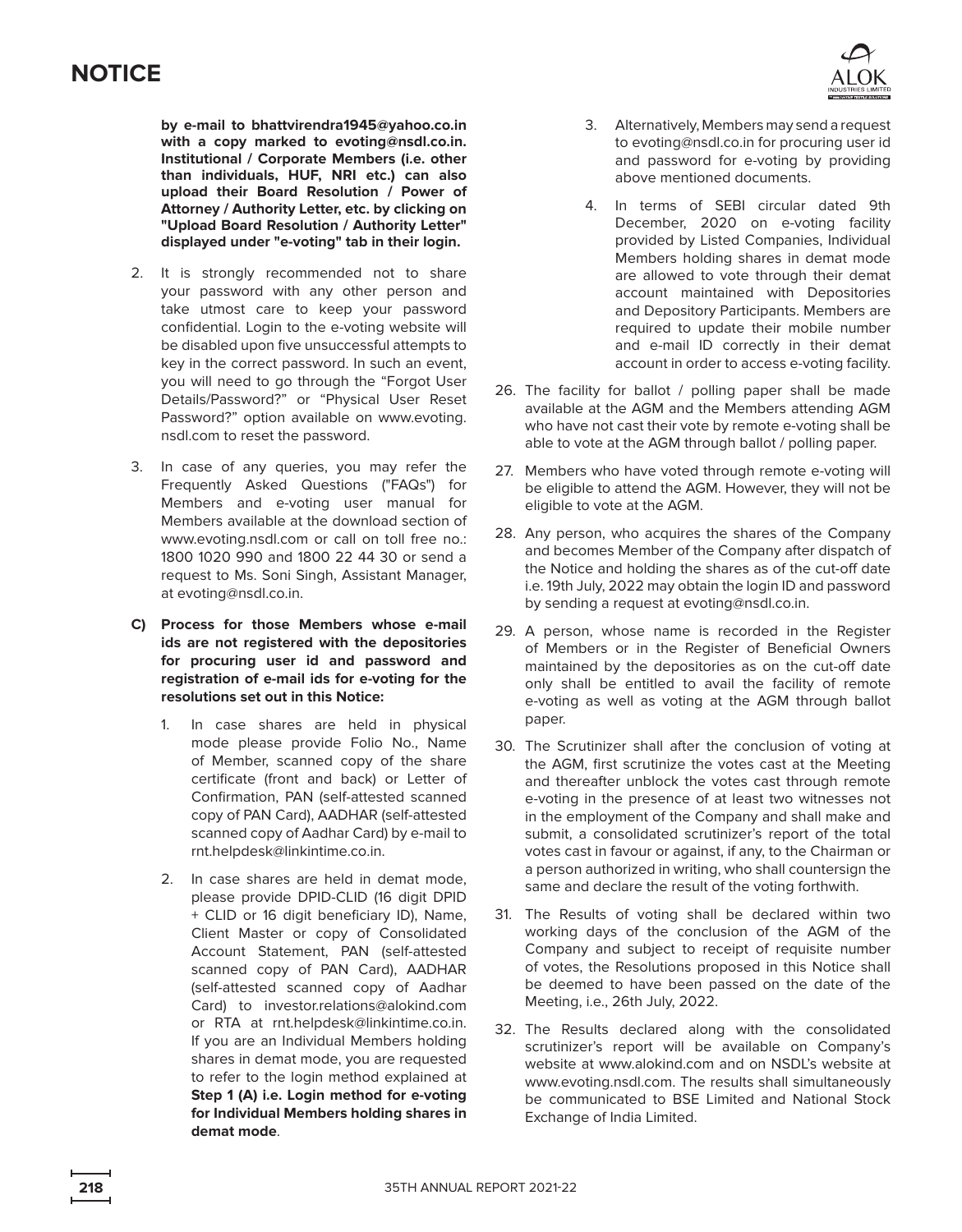## **EXPLANATORY STATEMENT PURSUANT TO SECTION 102 OF THE COMPANIES ACT, 2013.**

The following Statement sets out the material facts relating to Item No. 3 mentioned in accompanying Notice:

## **Item No. 3:**

## **Ratification of remuneration of the Cost Auditors:**

The Board of Directors has, approved the appointment and remuneration of the Cost Auditors to conduct the audit of the cost records of the Company, for the Financial Year ending 31st March, 2023, as per the following details:

| Name of the Cost Auditor   | Industry                        | Cost Audit Fee (in ₹) |
|----------------------------|---------------------------------|-----------------------|
| M/s. B.J.D. Nanabhoy & Co. | Plastics, Polymers and Textiles | ₹99.000/-             |

In accordance with the provisions of Section 148 of the Act read with the Rules made thereunder, the remuneration payable to the Cost Auditors, as recommended by the Audit Committee and approved by the Board, has to be ratified by the Members of the Company.

Accordingly, ratification by the Members is sought for the remuneration payable to the Cost Auditors for the Financial Year ending 31st March, 2023 by passing an Ordinary Resolution as set out at Item No.3 of this Notice.

None of the Directors / Key Managerial Personnel of the Company / their relatives are, in any way, concerned or interested, financially or otherwise, in the resolution.

The Board recommends the Ordinary Resolution set out at Item No. 3 of this Notice for ratification by the Members.

By Order of the Board of Directors For **Alok Industries Limited**

**Hitesh Kanani**

Company Secretary and Compliance Officer Membership No.: F6188 **NOTICE**

**FINANCIAL REPORT STATUTORY REPORT CORPORATE OVERVIEW**

**STATUTORY REPORT** 

FINANCIAL REPORT

CORPORATE OVERVIEW

Place: Mumbai Date: 14th April, 2022

### **Registered Office:**

Survey Nos. 17/5/1 & 521/1, Village Rakholi/Saily, Silvassa – 396 230, Union Territory of Dadra & Nagar Haveli. CIN: L17110DN1986PLC000334 Website: <www.alokind.com> E-mail: [investor.relations@alokind.com](mailto:investor.relations@alokind.com)  Tel No.: 0260-6637000; Fax No.: 0260-2645289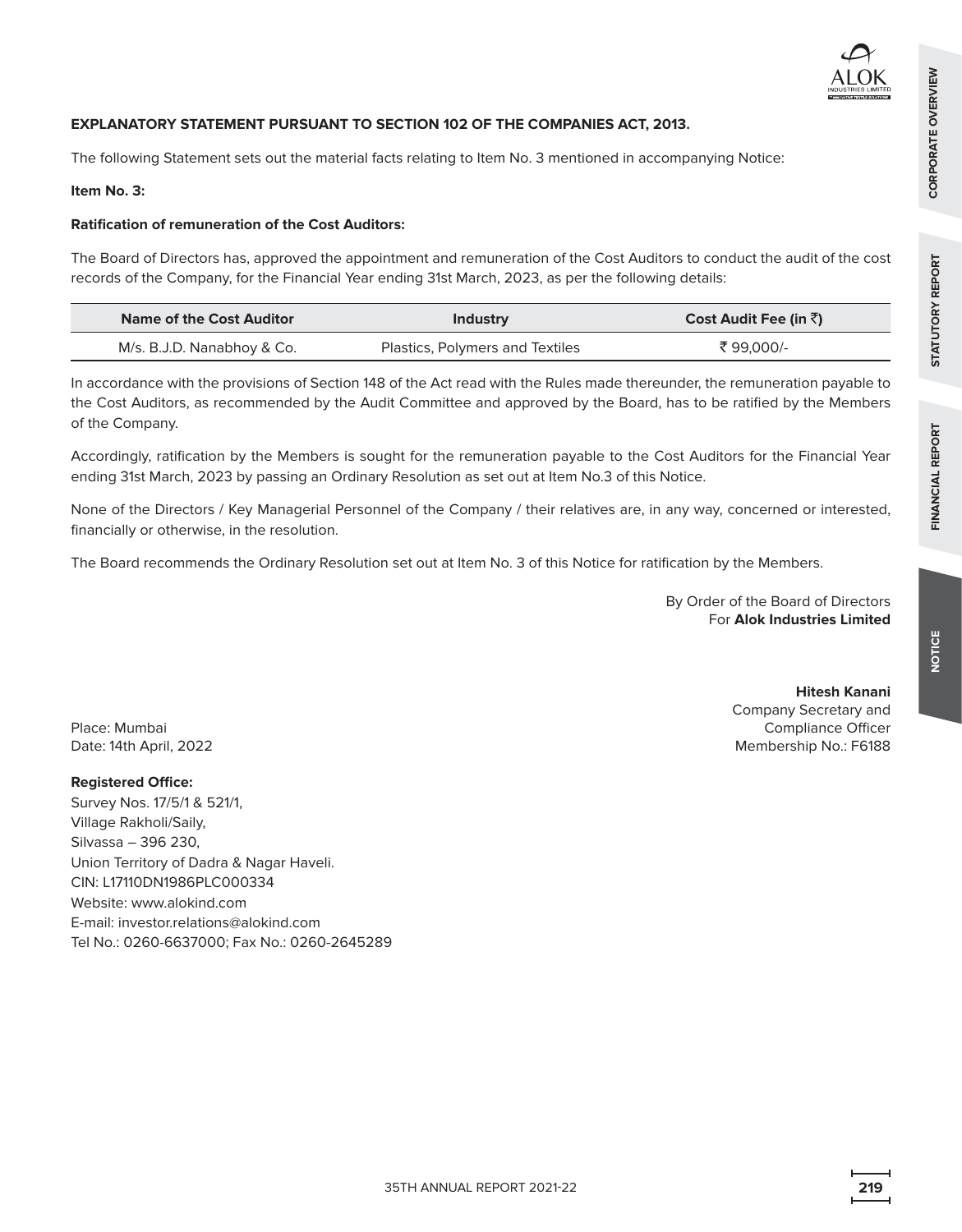

## **ANNEXURE TO THE NOTICE DATED 14th APRIL, 2022.**

## **Details of Director retiring by rotation at the Meeting:**

| <b>Name</b>                                                                                        |                      | Mr. Anil Kumar Rajbanshi (DIN: 03370674)                                                                                                                                                                                                        |
|----------------------------------------------------------------------------------------------------|----------------------|-------------------------------------------------------------------------------------------------------------------------------------------------------------------------------------------------------------------------------------------------|
| Date of Birth/Age                                                                                  | $\ddot{\phantom{a}}$ | 8th September, 1956/65 Years                                                                                                                                                                                                                    |
| <b>Designation</b>                                                                                 |                      | Nominee Director (Non-Executive) representing Reliance Industries Limited                                                                                                                                                                       |
| <b>Nationality</b>                                                                                 |                      | Indian                                                                                                                                                                                                                                          |
| <b>Profile</b>                                                                                     |                      | Provided in the Corporate Governance Report                                                                                                                                                                                                     |
| Experience (including expertise in specific<br>functional area)                                    | $\ddot{\phantom{a}}$ | More than 45 years in regulatory matters, corporate governance, strategic planning,<br>policy shaping and industry advocacy                                                                                                                     |
| Date of first appointment on the Board                                                             | $\ddot{\phantom{a}}$ | 14th September, 2020                                                                                                                                                                                                                            |
| Qualification                                                                                      | $\ddot{\phantom{a}}$ | B.Com., LLB                                                                                                                                                                                                                                     |
| Terms and conditions of re-appointment                                                             |                      | Mr. Anil Kumar Rajbanshi, who was re-appointed as a Nominee-Director (Non-<br>Executive) of the Company, representing Reliance Industries Limited at the Annual<br>General Meeting held on 29th December, 2020, is liable to retire by rotation |
| Details of remuneration sought to be paid                                                          |                      | The Non-Executive Directors of the Company have unanimously decided to waive<br>their sitting fees for attending the Meetings of the Board of Directors and/or the<br>Committee(s)                                                              |
| Last drawn remuneration, if applicable                                                             |                      | N.A.                                                                                                                                                                                                                                            |
| Shareholding in the Company including<br>shareholding as a beneficial owner                        | $\ddot{\phantom{a}}$ | <b>NIL</b>                                                                                                                                                                                                                                      |
| Relationship with other Directors, Manager<br>and other Key Managerial Personnel of the<br>Company | $\mathbf{r}$         | N.A.                                                                                                                                                                                                                                            |
| The number of Meetings of the Board attended<br>during the Financial Years                         |                      | 6 (2021-2022)                                                                                                                                                                                                                                   |
| Directorship held in other companies as on<br>date (including listed companies)                    | $\ddot{\phantom{a}}$ | 2                                                                                                                                                                                                                                               |
| <b>Resignation from Directorship of listed</b><br>companies in past three Financial Years          | $\ddot{\phantom{a}}$ | <b>NIL</b>                                                                                                                                                                                                                                      |
| <b>Membership/Chairmanship of Committees of</b><br>other Companies as on date                      |                      | <b>NIL</b>                                                                                                                                                                                                                                      |

By Order of the Board of Directors For **Alok Industries Limited**

**Hitesh Kanani**

Company Secretary and Compliance Officer Membership No.: F6188

Place: Mumbai Date: 14th April, 2022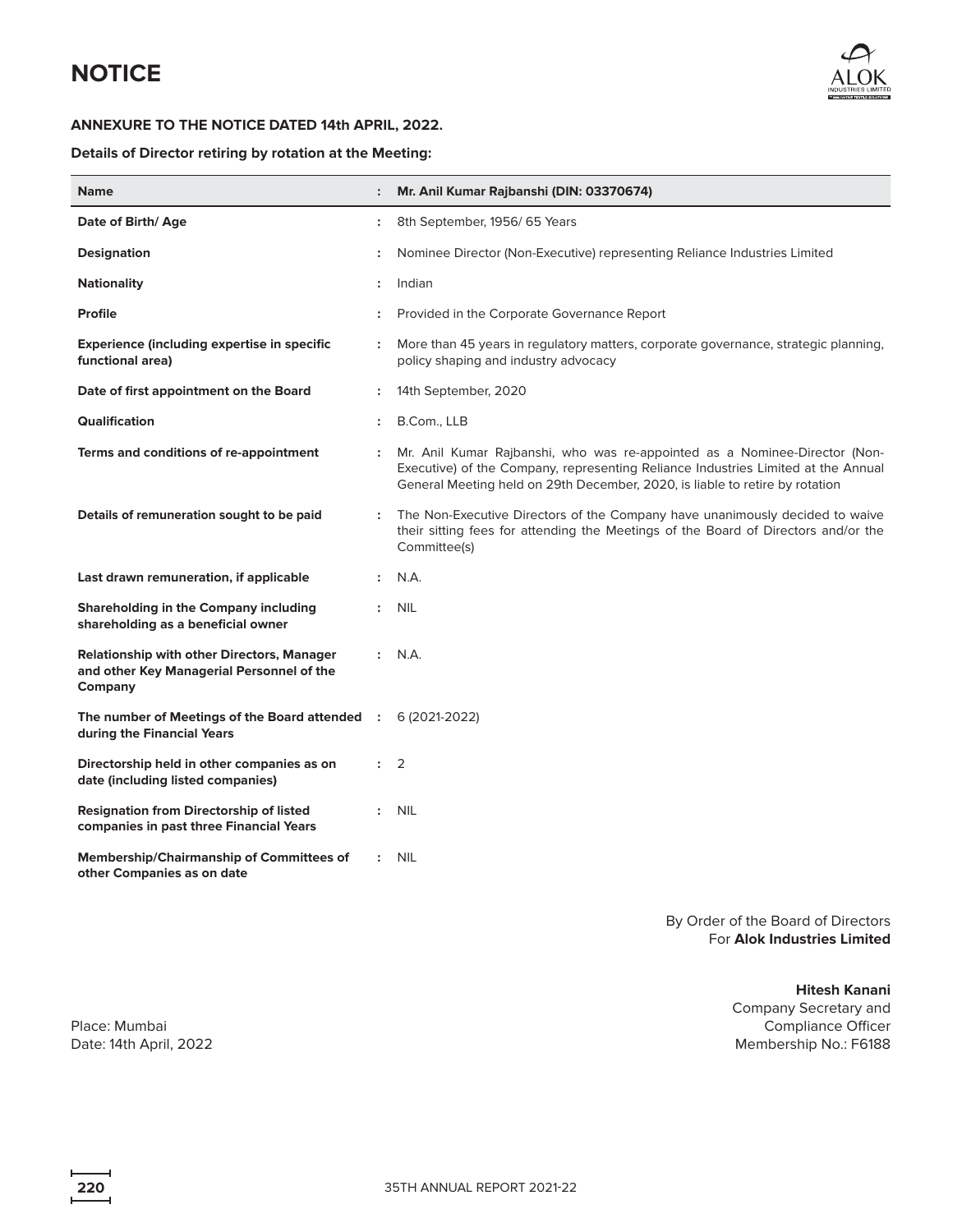

**ATTENDANCE SLIP**

## CIN: L17110DN1986PLC000334

Registered Office: Sy. Nos.17/5/1 & 521/1, Village Rakholi/ Saily, Silvassa-396230, Union Territory of Dadra and Nagar Haveli Website: [www.alokind.com;](www.alokind.com) e-mail: investor.relations[@alokind.com;](mailto:info@alokind.com) Tel.: 0260-6637000; Fax: 0260-2645289

## PLEASE FILL ATTENDANCE SLIP AND HAND IT OVER AT THE ENTRANCE OF THE MEETING HALL Joint Members may obtain additional slip at the venue of the Meeting.

| DP Id*     | Folio No.     |                      |
|------------|---------------|----------------------|
| Client Id* | No. of Shares | $\ddot{\phantom{a}}$ |

| NAME AND     |
|--------------|
| ADDRESS OF   |
| THE MEMBERS: |

 $\chi$ 

 $\chi$ 

I hereby record my presence at the **35th ANNUAL GENERAL MEETING** of the Members of the Company held on **26th July, 2022 at 12:30 p.m.** at Alok Public School, Alok City, Silvassa-Khanvel Road, Silvassa – 396230, Union Territory of Dadra and Nagar Haveli.

\*Applicable for Members holding shares in electronic form Signature of Member / Proxy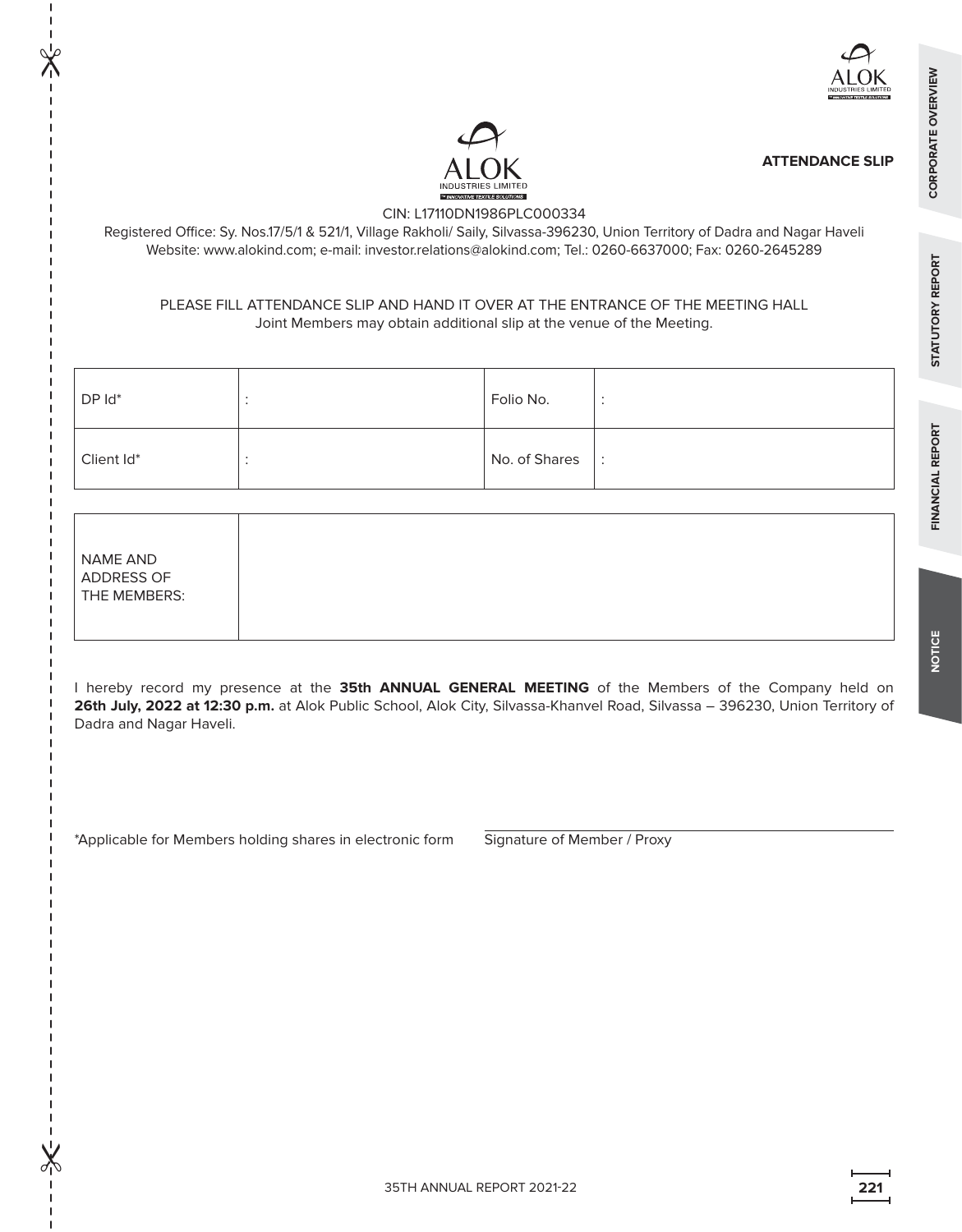## **35TH ANNUAL GENERAL MEETING TO BE HELD ON TUESDAY, 26TH JULY, 2022 AT 12:30 P.M. MAP SHOWING LOCATION OF THE VENUE OF ANNUAL GENERAL MEETING OF ALOK INDUSTRIES LIMITED**



## **Venue:**

Alok Public School, Alok City, Silvassa-Khanvel Road, Silvassa – 396230, Union Territory of Dadra and Nagar Haveli.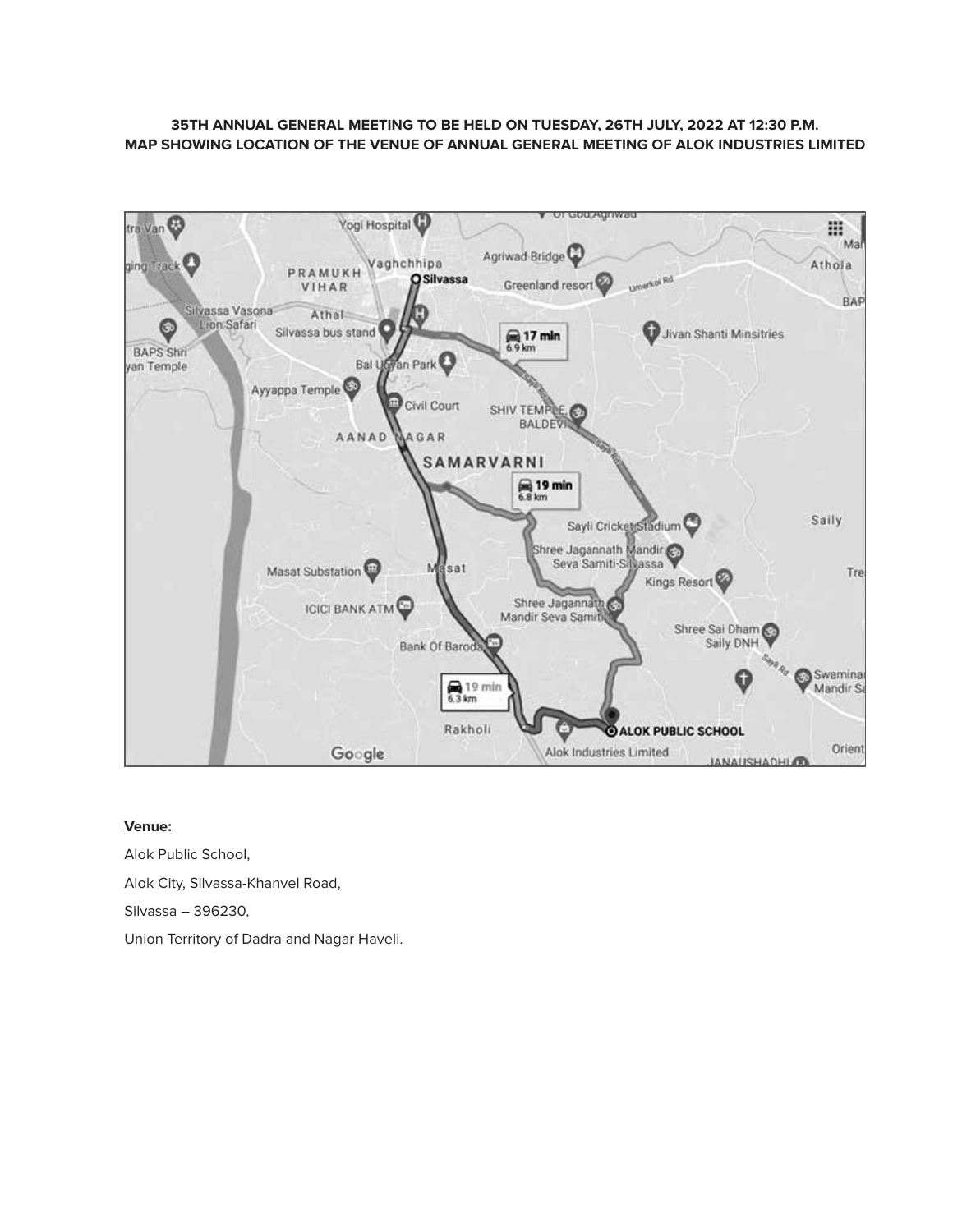

## **PROXY FORM**

[Pursuant to Section 105(6) of the Companies Act, 2013 and Rule 19(3) of the Companies (Management and Administration) Rules, 2014]

## CIN: L17110DN1986PLC000334

Registered Office: Sy Nos.17/5/1 & 521/1, Village Rakholi/ Saily, Silvassa-396230, Union Territory of Dadra and Nagar Haveli Website: [www.alokind.com;](www.alokind.com) e-mail: investor.relation[s@alokind.com;](mailto:info@alokind.com) Tel.: 0260-6637000; Fax: 0260-2645289

| Name of the Member(s) $\vert$ : | E-mail Id              |  |
|---------------------------------|------------------------|--|
| Registered address              | Folio No. / *Client Id |  |
|                                 | *DP Id                 |  |

I/We being the Member(s) of shares of Alok Industries Limited, hereby appoint:

| 1) | having e-mail id _   | _or failing him |
|----|----------------------|-----------------|
| 2) | . having e-mail id _ | _or failing him |
| 3) | having e-mail id _   |                 |

and whose signature(s) are appended below as my/our proxy to attend and vote (on a poll) for me/us and on my/our behalf at the **35th ANNUAL GENERAL MEETING** of the Members of the Company to be held on **Tuesday 26th July, 2022, at 12:30 p.m.**  at Alok Public School, Alok City, Silvassa-Khanvel Road, Silvassa – 396230, Union Territory of Dadra and Nagar Haveli and at any adjournment thereof in respect of such resolutions as are indicated below:

\* I/We wish my above proxy to vote in the manner as indicated in the box below:

|    | <b>Resolutions</b>                                                                                                                                                                   |  | Against $(\check{v})$ |
|----|--------------------------------------------------------------------------------------------------------------------------------------------------------------------------------------|--|-----------------------|
|    | Consider and adopt:<br>Audited standalone financial statement for the Financial Year ended 31st March, 2022<br>a)<br>and the reports of the Board of Directors and Auditors thereon. |  |                       |
|    | Audited consolidated financial statement for the Financial Year ended 31st March, 2022<br>b)<br>and the report of Auditors thereon.                                                  |  |                       |
|    | 2. To consider appointment of Mr. Anil Kumar Rajbanshi, Director retiring by rotation.                                                                                               |  |                       |
| 3. | Ratification of the remuneration of the Cost Auditors for the Financial Year ending 31st<br>March, 2023.                                                                             |  |                       |

Stamp Signed this..................... day of..................2022 Signature of Member

Affix a Revenue

 $\chi$ 

 $\mathbb{X}$ 

Signature of first proxy holder Signature of second proxy holder Signature of third proxy holder